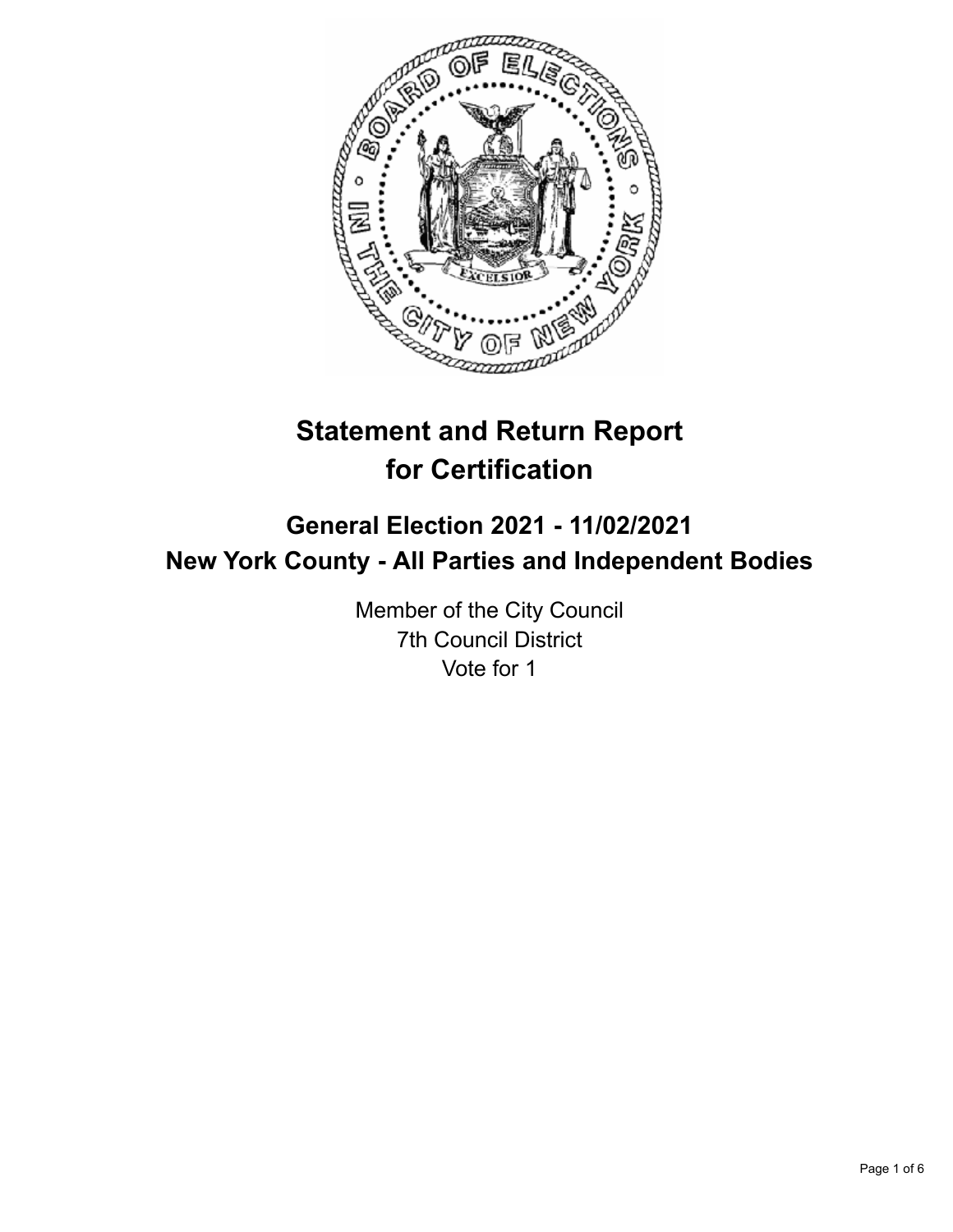

### **Assembly District 69**

| PUBLIC COUNTER                                           | 11,401                  |
|----------------------------------------------------------|-------------------------|
| MANUALLY COUNTED EMERGENCY                               | 0                       |
| <b>ABSENTEE / MILITARY</b>                               | 1,880                   |
| <b>AFFIDAVIT</b>                                         | 73                      |
| <b>Total Ballots</b>                                     | 13,354                  |
| Less - Inapplicable Federal/Special Presidential Ballots | 0                       |
| <b>Total Applicable Ballots</b>                          | 13,354                  |
| SHAUN ABREU (DEMOCRATIC)                                 | 10,592                  |
| JOMO MANUAL WILLIAMS (BLACK LIVE MATTER)                 | 264                     |
| CARMEN R. QUINONES (BLACK WOMEN LEAD)                    | 832                     |
| ALEX BALDWIN (WRITE-IN)                                  | 1                       |
| ALEX GOODMAN (WRITE-IN)                                  | 1                       |
| ANDREW YANG (WRITE-IN)                                   | 1                       |
| APRIL PETERSON (WRITE-IN)                                | $\mathbf{1}$            |
| AVI SAMATH (WRITE-IN)                                    | 1                       |
| BERNIE SANDERS (WRITE-IN)                                | $\overline{\mathbf{c}}$ |
| BEZALEL PITTINSKY (WRITE-IN)                             | $\mathbf{1}$            |
| <b>BRIAN FELICETTA (WRITE-IN)</b>                        | 1                       |
| CATHERINE ROJAS (WRITE-IN)                               | 1                       |
| CURTIS A. SLIWA (WRITE-IN)                               | 4                       |
| DAN COHEN (WRITE-IN)                                     | $\overline{c}$          |
| DANIEL COHEN (WRITE-IN)                                  | 4                       |
| DANIEL R. DAVIDSON (WRITE-IN)                            | $\mathbf{1}$            |
| DENIS HAYWARD (WRITE-IN)                                 | 1                       |
| DONALD TRUMP JR. (WRITE-IN)                              | $\mathbf{1}$            |
| EDWARD KNIERIM (WRITE-IN)                                | $\mathbf{1}$            |
| ERIC OZAWA (WRITE-IN)                                    | 1                       |
| KATHRYN GARCIA (WRITE-IN)                                | 1                       |
| LAURA FRIEDMAN (WRITE-IN)                                | $\mathbf{1}$            |
| LEN GUTMAN (WRITE-IN)                                    | 1                       |
| MARIA ORDONEZ (WRITE-IN)                                 | 6                       |
| MARIE ORDONEZ (WRITE-IN)                                 | 1                       |
| MARSHA KEVELSON (WRITE-IN)                               | 1                       |
| MARTI ALLEN-CUMMINGS (WRITE-IN)                          | $\overline{\mathbf{c}}$ |
| MAUD MARON (WRITE-IN)                                    | $\mathbf{1}$            |
| MICHAEL LEWYN (WRITE-IN)                                 | 2                       |
| NIKKI HALEY (WRITE-IN)                                   | $\mathbf{1}$            |
| PHIL KIM (WRITE-IN)                                      | 1                       |
| RENEE V. MORALES (WRITE-IN)                              | 1                       |
| RUDOLPH GIULIANI (WRITE-IN)                              | 1                       |
| THEODORE AERTZEL (WRITE-IN)                              | $\mathbf{1}$            |
| UNATTRIBUTABLE WRITE-IN (WRITE-IN)                       | 16                      |
| UNCOUNTED WRITE-IN PER STATUTE (WRITE-IN)                | 1                       |
| VALERIE GREEN (WRITE-IN)                                 | 1                       |
| <b>Total Votes</b>                                       | 11,752                  |
| Unrecorded                                               | 1,602                   |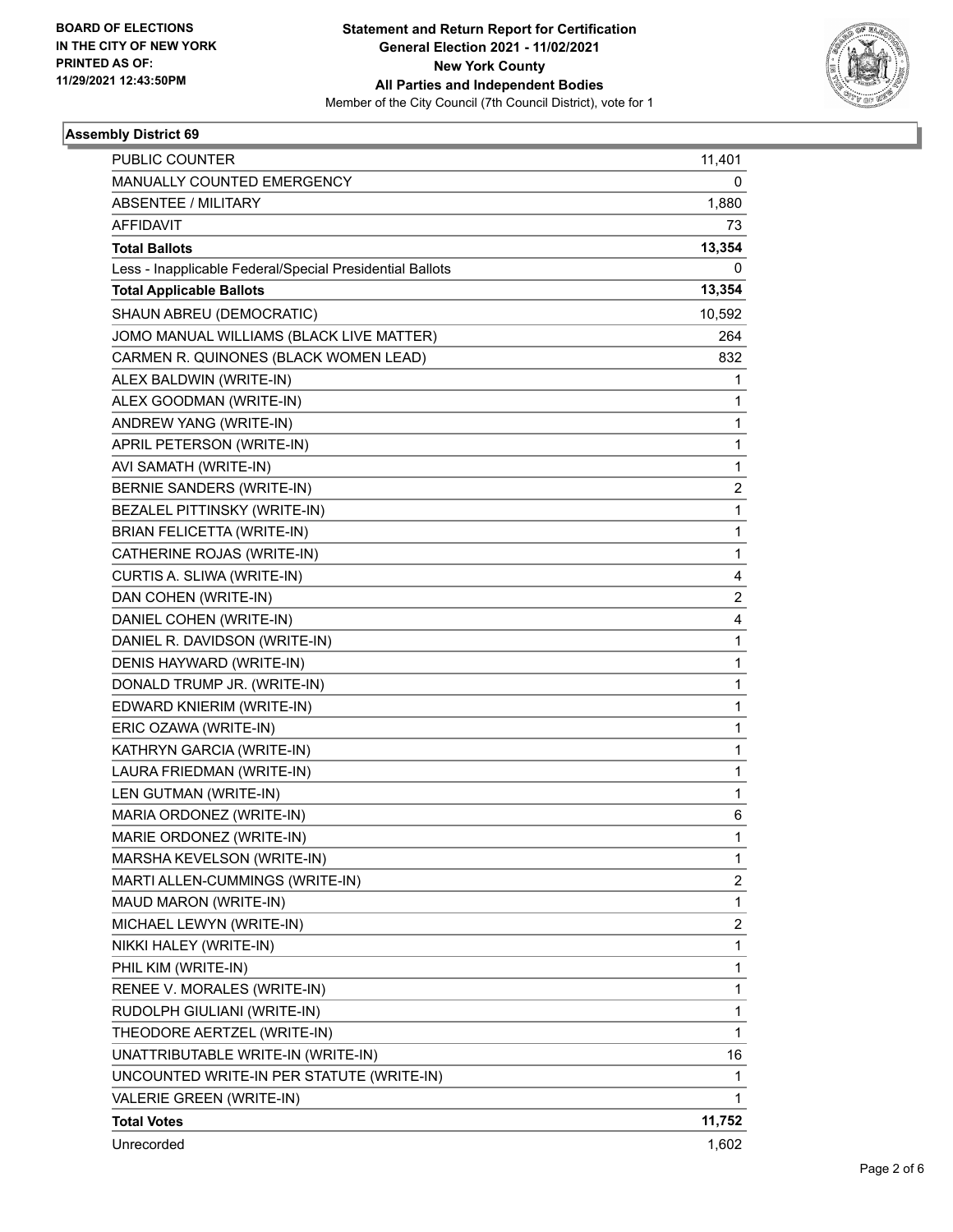

### **Assembly District 70**

| <b>PUBLIC COUNTER</b>                                    | 3,589          |
|----------------------------------------------------------|----------------|
| <b>MANUALLY COUNTED EMERGENCY</b>                        | 0              |
| <b>ABSENTEE / MILITARY</b>                               | 305            |
| <b>AFFIDAVIT</b>                                         | 24             |
| <b>Total Ballots</b>                                     | 3,918          |
| Less - Inapplicable Federal/Special Presidential Ballots | 0              |
| <b>Total Applicable Ballots</b>                          | 3,918          |
| SHAUN ABREU (DEMOCRATIC)                                 | 3,011          |
| JOMO MANUAL WILLIAMS (BLACK LIVE MATTER)                 | 144            |
| CARMEN R. QUINONES (BLACK WOMEN LEAD)                    | 259            |
| ALI CANTY (WRITE-IN)                                     | 1              |
| APRIL TYLER (WRITE-IN)                                   | 1              |
| COREY ORTEGA (WRITE-IN)                                  | $\overline{c}$ |
| DAVID HANZAL (WRITE-IN)                                  | 1              |
| LEONORA MORAN (WRITE-IN)                                 | 1              |
| LUIS TEJADA (WRITE-IN)                                   | $\overline{2}$ |
| MARC MOLINARA (WRITE-IN)                                 | 1              |
| MARIA ORDONEZ (WRITE-IN)                                 | 3              |
| MARTI ALLEN-CUMMINGS (WRITE-IN)                          | $\overline{2}$ |
| RUDOLPH GIULIANI (WRITE-IN)                              | 1              |
| SHEILA WRIGHT (WRITE-IN)                                 | 1              |
| THOMAS KENNIFF (WRITE-IN)                                | 1              |
| UNATTRIBUTABLE WRITE-IN (WRITE-IN)                       | 4              |
| <b>Total Votes</b>                                       | 3,435          |
| Unrecorded                                               | 483            |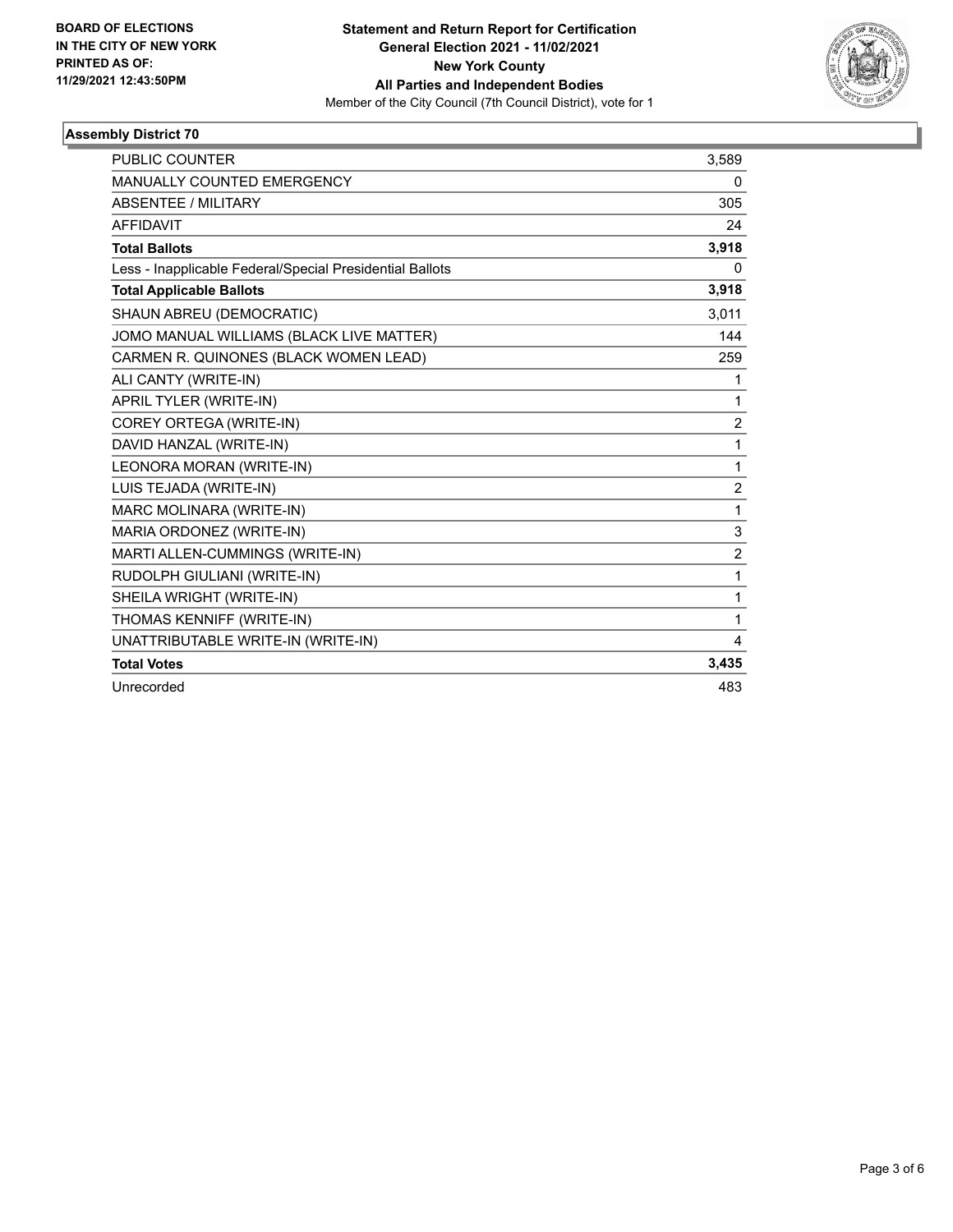

### **Assembly District 71**

| <b>PUBLIC COUNTER</b>                                    | 7,835 |
|----------------------------------------------------------|-------|
| MANUALLY COUNTED EMERGENCY                               | 0     |
| <b>ABSENTEE / MILITARY</b>                               | 552   |
| <b>AFFIDAVIT</b>                                         | 41    |
| <b>Total Ballots</b>                                     | 8,428 |
| Less - Inapplicable Federal/Special Presidential Ballots | 0     |
| <b>Total Applicable Ballots</b>                          | 8,428 |
| SHAUN ABREU (DEMOCRATIC)                                 | 6,603 |
| JOMO MANUAL WILLIAMS (BLACK LIVE MATTER)                 | 339   |
| CARMEN R. QUINONES (BLACK WOMEN LEAD)                    | 555   |
| ADREA CASTIMATIDIS (WRITE-IN)                            | 1     |
| ANTHONY WILLIAM WHITE (WRITE-IN)                         | 1     |
| CARMEN QUINONES (WRITE-IN)                               | 1     |
| CURTIS A. SLIWA (WRITE-IN)                               | 1     |
| DANIEL COHEN (WRITE-IN)                                  | 1     |
| DANILO BONNET (WRITE-IN)                                 | 1     |
| EUGENE KING (WRITE-IN)                                   | 1     |
| FERNANDO MATEO (WRITE-IN)                                | 1     |
| HENG HOATIEU (WRITE-IN)                                  | 1     |
| JEFFREY MARTIN KIMELMAN (WRITE-IN)                       | 1     |
| JOSEPH DUGAN (WRITE-IN)                                  | 1     |
| LEA MELENDEZ (WRITE-IN)                                  | 1     |
| LENA MELENDEZ (WRITE-IN)                                 | 1     |
| LIAM GARCIA (WRITE-IN)                                   | 1     |
| LOIS TEJADEN (WRITE-IN)                                  | 1     |
| LUIS TEJADA (WRITE-IN)                                   | 6     |
| MAFIA ORDONEZ (WRITE-IN)                                 | 1     |
| MARIA ORDONEZ (WRITE-IN)                                 | 4     |
| MARTI ALLEN-CUMMINGS (WRITE-IN)                          | 1     |
| MICHAELA S. PHIPPS (WRITE-IN)                            | 1     |
| PATRICK STEWART (WRITE-IN)                               | 1     |
| RAYMOND SANCHEZ (WRITE-IN)                               | 1     |
| RUSSELL OLESH (WRITE-IN)                                 | 1     |
| TERESA E. HASSLER (WRITE-IN)                             | 1     |
| UNATTRIBUTABLE WRITE-IN (WRITE-IN)                       | 13    |
| WILLIAM GROOLNICD (WRITE-IN)                             | 1     |
| <b>Total Votes</b>                                       | 7,543 |
| Unrecorded                                               | 885   |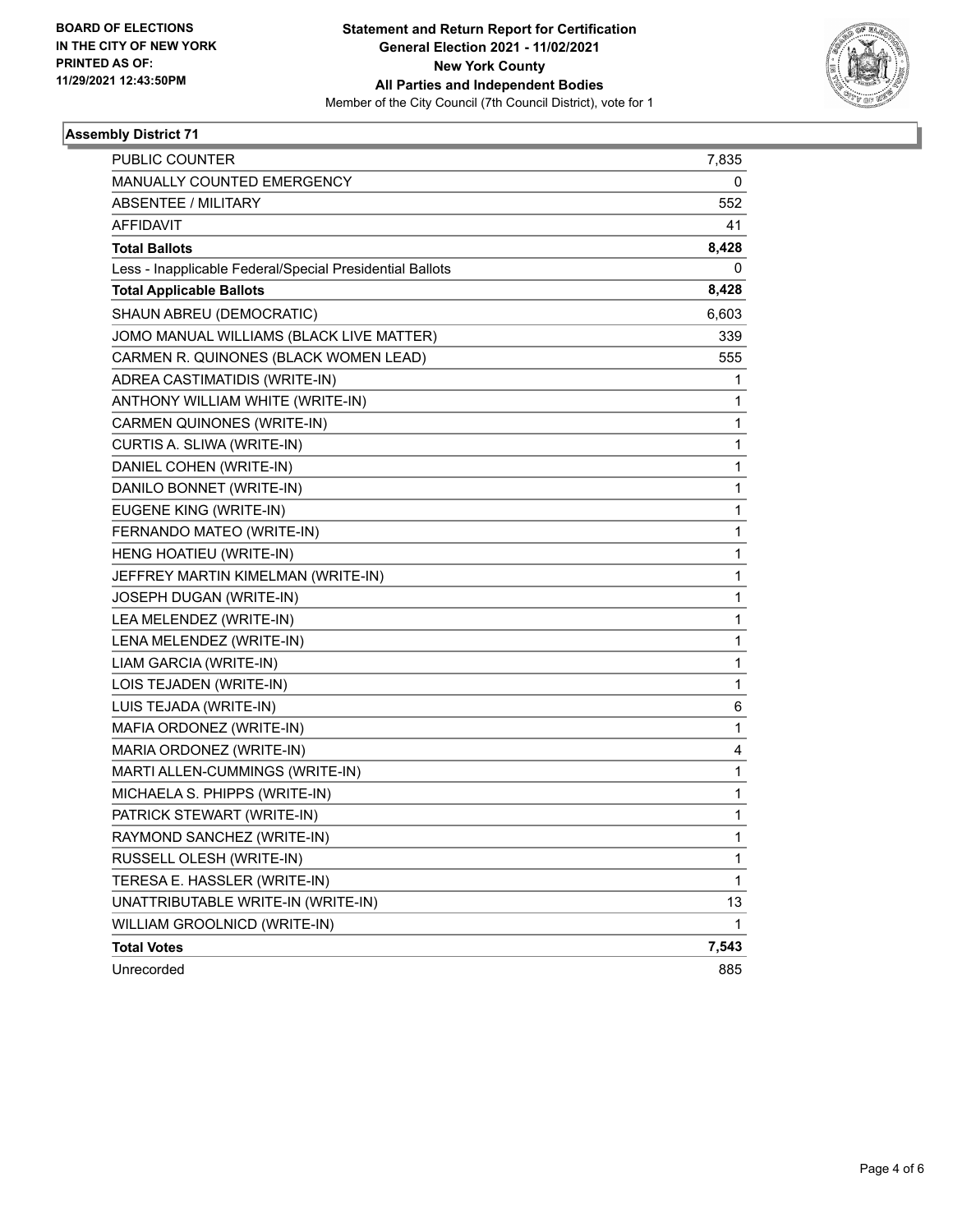

### **Total for Member of the City Council (7th Council District) - New York County**

| PUBLIC COUNTER                                           | 22,825                  |
|----------------------------------------------------------|-------------------------|
| MANUALLY COUNTED EMERGENCY                               | 0                       |
| <b>ABSENTEE / MILITARY</b>                               | 2,737                   |
| AFFIDAVIT                                                | 138                     |
| <b>Total Ballots</b>                                     | 25,700                  |
| Less - Inapplicable Federal/Special Presidential Ballots | 0                       |
| <b>Total Applicable Ballots</b>                          | 25,700                  |
| SHAUN ABREU (DEMOCRATIC)                                 | 20,206                  |
| JOMO MANUAL WILLIAMS (BLACK LIVE MATTER)                 | 747                     |
| CARMEN R. QUINONES (BLACK WOMEN LEAD)                    | 1,646                   |
| ADREA CASTIMATIDIS (WRITE-IN)                            | 1                       |
| ALEX BALDWIN (WRITE-IN)                                  | 1                       |
| ALEX GOODMAN (WRITE-IN)                                  | 1                       |
| ALI CANTY (WRITE-IN)                                     | 1                       |
| ANDREW YANG (WRITE-IN)                                   | 1                       |
| ANTHONY WILLIAM WHITE (WRITE-IN)                         | 1                       |
| APRIL PETERSON (WRITE-IN)                                | 1                       |
| APRIL TYLER (WRITE-IN)                                   | 1                       |
| AVI SAMATH (WRITE-IN)                                    | 1                       |
| <b>BERNIE SANDERS (WRITE-IN)</b>                         | $\overline{\mathbf{c}}$ |
| BEZALEL PITTINSKY (WRITE-IN)                             | $\mathbf{1}$            |
| <b>BRIAN FELICETTA (WRITE-IN)</b>                        | 1                       |
| CARMEN QUINONES (WRITE-IN)                               | 1                       |
| CATHERINE ROJAS (WRITE-IN)                               | 1                       |
| COREY ORTEGA (WRITE-IN)                                  | 2                       |
| CURTIS A. SLIWA (WRITE-IN)                               | 5                       |
| DAN COHEN (WRITE-IN)                                     | $\overline{c}$          |
| DANIEL COHEN (WRITE-IN)                                  | 5                       |
| DANIEL R. DAVIDSON (WRITE-IN)                            | 1                       |
| DANILO BONNET (WRITE-IN)                                 | 1                       |
| DAVID HANZAL (WRITE-IN)                                  | 1                       |
| DENIS HAYWARD (WRITE-IN)                                 | $\mathbf{1}$            |
| DONALD TRUMP JR. (WRITE-IN)                              | 1                       |
| EDWARD KNIERIM (WRITE-IN)                                | 1                       |
| ERIC OZAWA (WRITE-IN)                                    | 1                       |
| EUGENE KING (WRITE-IN)                                   | 1                       |
| FERNANDO MATEO (WRITE-IN)                                | 1                       |
| HENG HOATIEU (WRITE-IN)                                  | 1                       |
| JEFFREY MARTIN KIMELMAN (WRITE-IN)                       | 1                       |
| JOSEPH DUGAN (WRITE-IN)                                  | 1                       |
| KATHRYN GARCIA (WRITE-IN)                                | 1                       |
| LAURA FRIEDMAN (WRITE-IN)                                | 1                       |
| LEA MELENDEZ (WRITE-IN)                                  | 1                       |
| LEN GUTMAN (WRITE-IN)                                    | 1                       |
| LENA MELENDEZ (WRITE-IN)                                 | 1                       |
| LEONORA MORAN (WRITE-IN)                                 | 1                       |